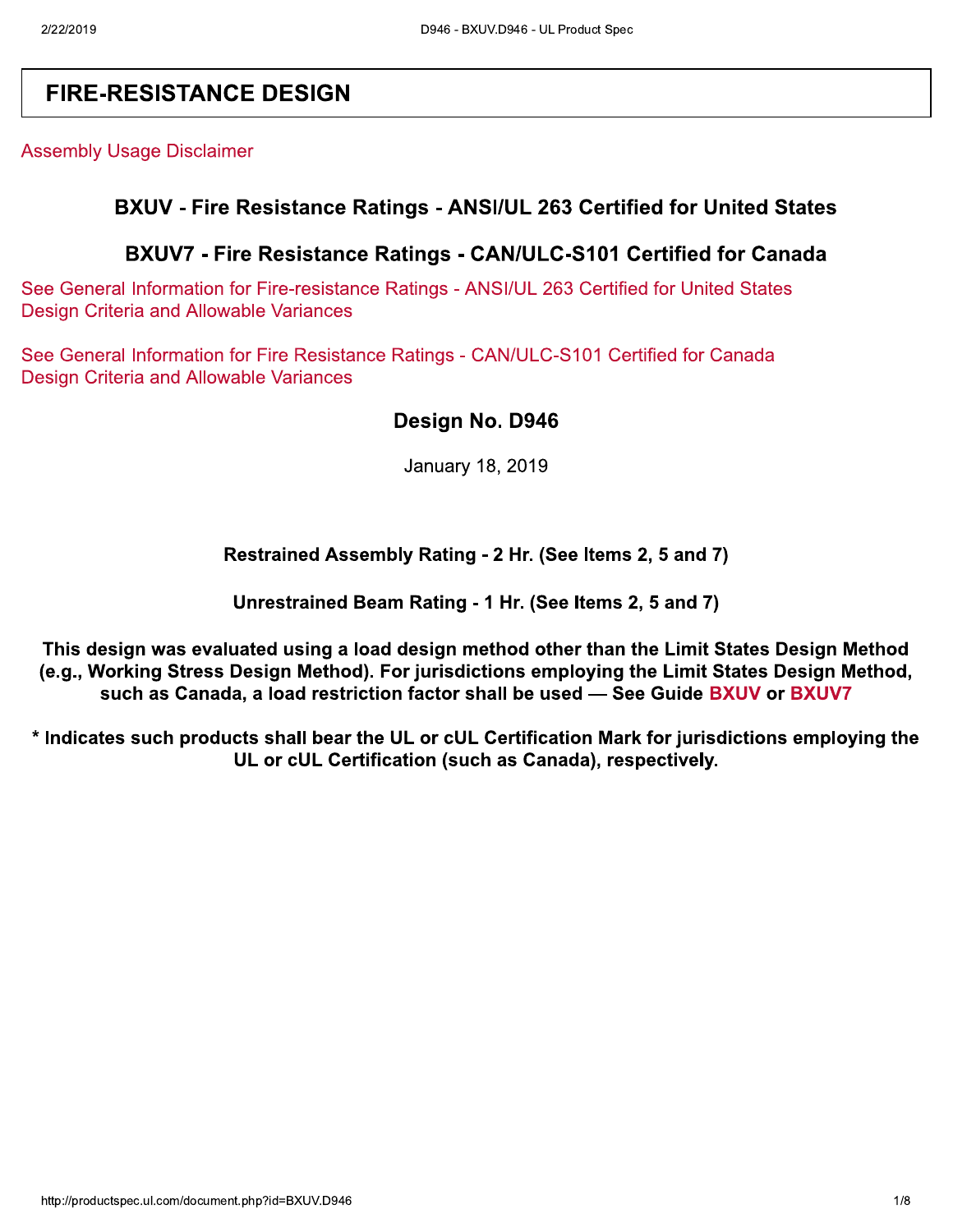

1. Steel Beams — Any wide flange steel size shown in the table in Item 7. Beams shall be primed with a two Component Epoxy or Phenolic Modified Alkyd applied at 0.002 in. dry film thickness.

2. Normal Weight or Lightweight Concrete - Normal weight concrete, carbonate or siliceous aggregate, 145 lb/ft plus or minus 3 lb/ft weight, 3000 psi compressive strength, vibrated. Lightweight concrete, expanded shale, clay or slate aggregate by rotary-kiln method, 107-120 lb/ft weight, 3000 psi compressive strength, vibrated, 4 to 7 percent entrained air. Min thickness shown in the table below:

| <b>Restrained</b><br><b>Assembly Rating Hr</b> | <b>Concrete</b><br>(Type) | <b>Concrete Unit   Concrete</b><br>Weight pcf | Thkns In.  |
|------------------------------------------------|---------------------------|-----------------------------------------------|------------|
| $\overline{2}$                                 | Normal Weight             | 147-153                                       | $4 - 1/2$  |
|                                                | Lightweight               | 107-113                                       | $3 - 1/4$  |
|                                                | Lightweight               | 107-116                                       | $3 - 1/4*$ |
| $\overline{2}$                                 | Lightweight               | 114-120                                       | $3 - 1/2$  |

\*For use with 2 or 3 in. steel floor and form units only.

3. Shear Connectors (Optional) — Studs, 3/4 in. diam by 4-1/2 in. long, headed type or equivalent per AISC specification. Welded to the top flange of the beam, through the deck.

4. Welded Wire Fabric - 6x6 - W1.4xW1.4.

5. Steel Floor and Form Units<sup>\*</sup> — Composite 1-1/2, 2, or 3 in. deep galv Units. Fluted units may be uncoated. Min gauges 22 MSG for fluted and 20/20 MSG for cellular. Any combination of fluted and cellular units may be used. Spacing of welds attaching units to supports shall be 12 in. OC max unless specified otherwise, adjacent units button-punched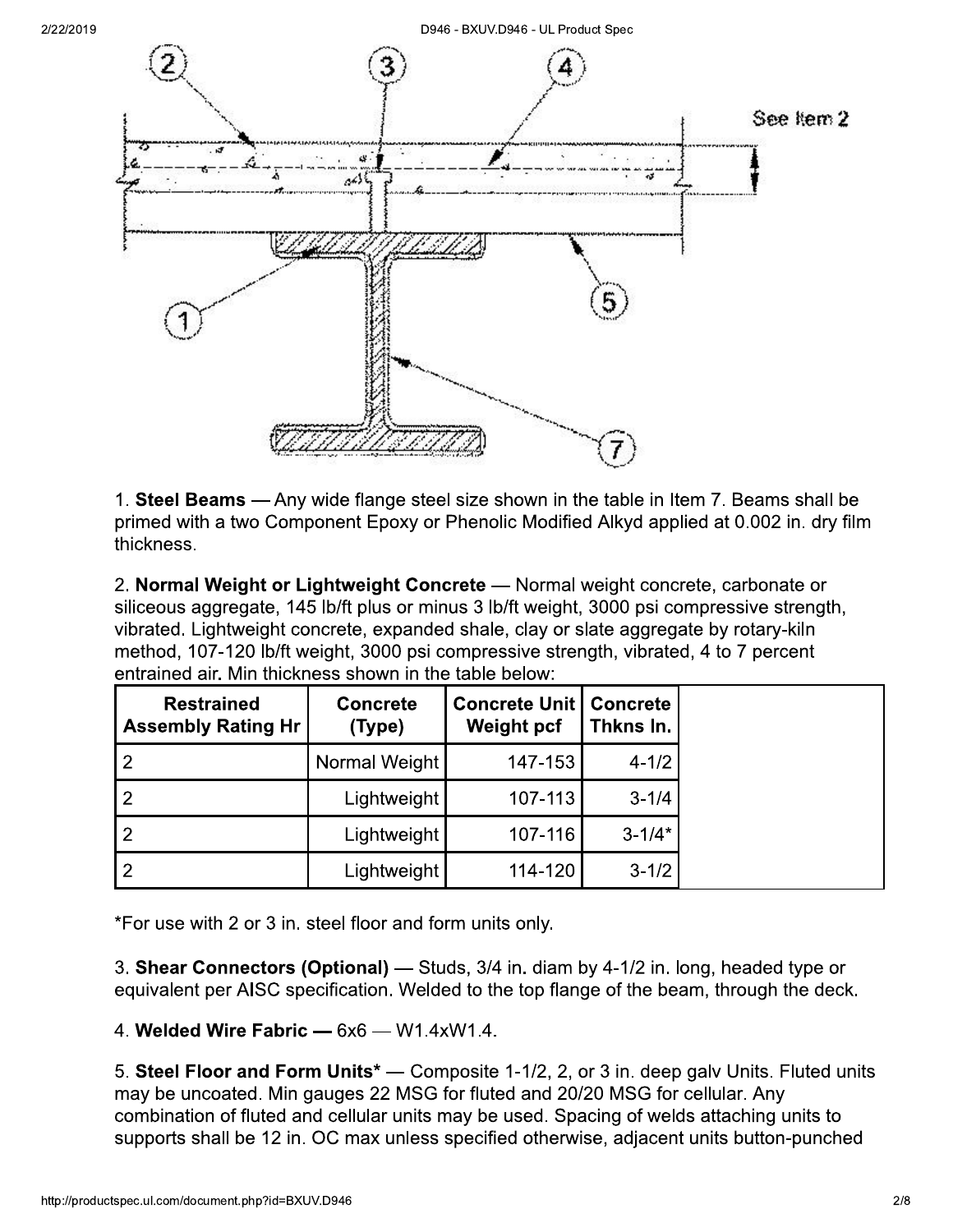or welded together at side joints and, unless specified otherwise for specific unit types. spacing of all side joint fastening systems shall not exceed 36 in. OC.

**NEW MILLENNIUM BUILDING SYSTEMS L L C** - 12, 24 or 36 in. wide Types Mac-Lok 2, Mac-Lok 3; 12 in. wide Mac-Way Cellular Types 2-633MTWA, 3-633MTWA, 2-633MTWV, 3-633MTWV. For the 2h Restrained Assembly Ratings and the 1h Unrestrained Beam Rating, 12 in. wide, Type 1.5-633 MTWA may be used. Types Mac-Lok 2, Mac-Lok 3 may be phos/ptd. Two rows of steel studs with discs (Item 7) shall be welded along the sides of the Types 2-633MTWV, 3-633MTWV cellular units a max of 22 in. OC.

**NEW MILLENNIUM BUILDING SYSTEMS L L C** - 24 or 36 in. wide Types 2.0CFD, 3.0CFD, 3.0CFDES; 24, 30 or 36 in. wide Types 1.5CFD. Fluted units may be uncoated, phos/painted or galvanized.

**VULCRAFT, DIV OF NUCOR CORP** - 24, 30 or 36 in. wide Type 1.5VLI, 1.5VLP;24 or 36 in. wide Types 2VLI, 3VLI, 2VLP, 3VLP. Types 1.5VLI, 2VLI, 3VLI units may be phos/ptd; 24 or 36 in. wide Types 2VLJ, 3VLJ units (+) may be used for max 2 hr. Restrained Assembly.

(+)Side joints of Type 2VLJ or 3VLJ units may be fastened together with No. 8-3/4 in. long self-drilling Tek screws driven diagonally from the top side through the joint of the units at 36 in. OC max.

6. Joint Cover - (Not Shown) - 2 in. wide pressure sensitive cloth tape.

7. Mastic & Intumescent Coating<sup>\*</sup> — Coating spray, brush or trowel applied directly from containers to desired thickness. See table below for appropriate final dry thickness. Flutes above beam to be completely filled with mineral wool insulation having a minimum density of

|              |      |      | 2 Hr Restrained<br><b>Assembly</b>               |
|--------------|------|------|--------------------------------------------------|
|              | W/D  | Hp/A | <b>1 Hr Unrestrained</b><br><b>Beam (inches)</b> |
| W18x35       | 0.67 | 200  | 0.076                                            |
| <b>W6x16</b> | 0.67 | 200  | 0.076                                            |
| W8x21        | 0.67 | 200  | 0.076                                            |
| <b>W6x20</b> | 0.68 | 197  | 0.076                                            |
| W12x30       | 0.69 | 194  | 0.075                                            |
| W10x26       | 0.70 | 191  | 0.075                                            |
| W16x36       | 0.70 | 191  | 0.075                                            |
| W8x24        | 0.70 | 191  | 0.075                                            |
| W14x34       | 0.72 | 186  | 0.074                                            |
| W21x44       | 0.74 | 181  | 0.074                                            |

6 lb/ft<sup>3</sup>. Thickness shown does not include primer thickness.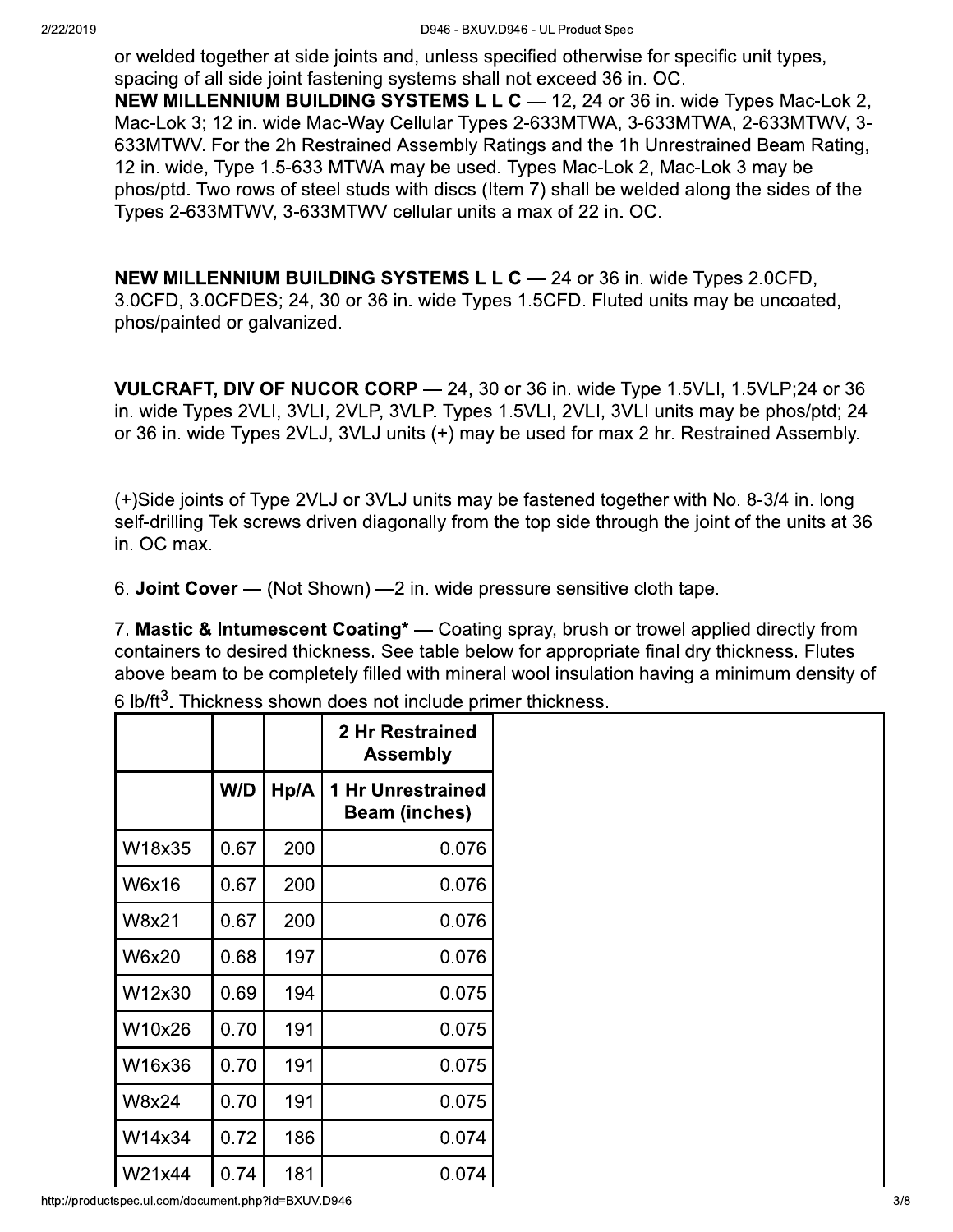| W18x40 | 0.76 | 176 | 0.073 |
|--------|------|-----|-------|
| W16x40 | 0.77 | 174 | 0.073 |
| W5x19  | 0.78 | 172 | 0.072 |
| W10x33 | 0.79 | 170 | 0.072 |
| W12x35 | 0.80 | 168 | 0.072 |
| W8x31  | 0.80 | 168 | 0.072 |
| W10x30 | 0.81 | 165 | 0.072 |
| W14x38 | 0.81 | 165 | 0.072 |
| W8x28  | 0.81 | 165 | 0.072 |
| W24x55 | 0.83 | 161 | 0.071 |
| W21x50 | 0.84 | 160 | 0.071 |
| W6x25  | 0.84 | 160 | 0.071 |
| W12x40 | 0.86 | 156 | 0.070 |
| W14x43 | 0.87 | 154 | 0.070 |
| W16x45 | 0.87 | 154 | 0.070 |
| W18x46 | 0.87 | 154 | 0.070 |
| W18x50 | 0.88 | 152 | 0.069 |
| W8x35  | 0.90 | 149 | 0.069 |
| W10x39 | 0.92 | 146 | 0.068 |
| W24x62 | 0.93 | 144 | 0.068 |
| W24x68 | 0.94 | 143 | 0.067 |
| W21x57 | 0.95 | 141 | 0.067 |
| W21x62 | 0.95 | 141 | 0.067 |
| W14x48 | 0.96 | 140 | 0.067 |
| W16x50 | 0.96 | 140 | 0.067 |
| W18x55 | 0.96 | 140 | 0.067 |
| W12x45 | 0.97 | 138 | 0.066 |
| W10x49 | 1.01 | 133 | 0.065 |
| W12x53 | 1.01 | 133 | 0.065 |
| W8x40  | 1.02 | 131 | 0.065 |
| W27x84 | 1.03 | 130 | 0.065 |
|        |      |     |       |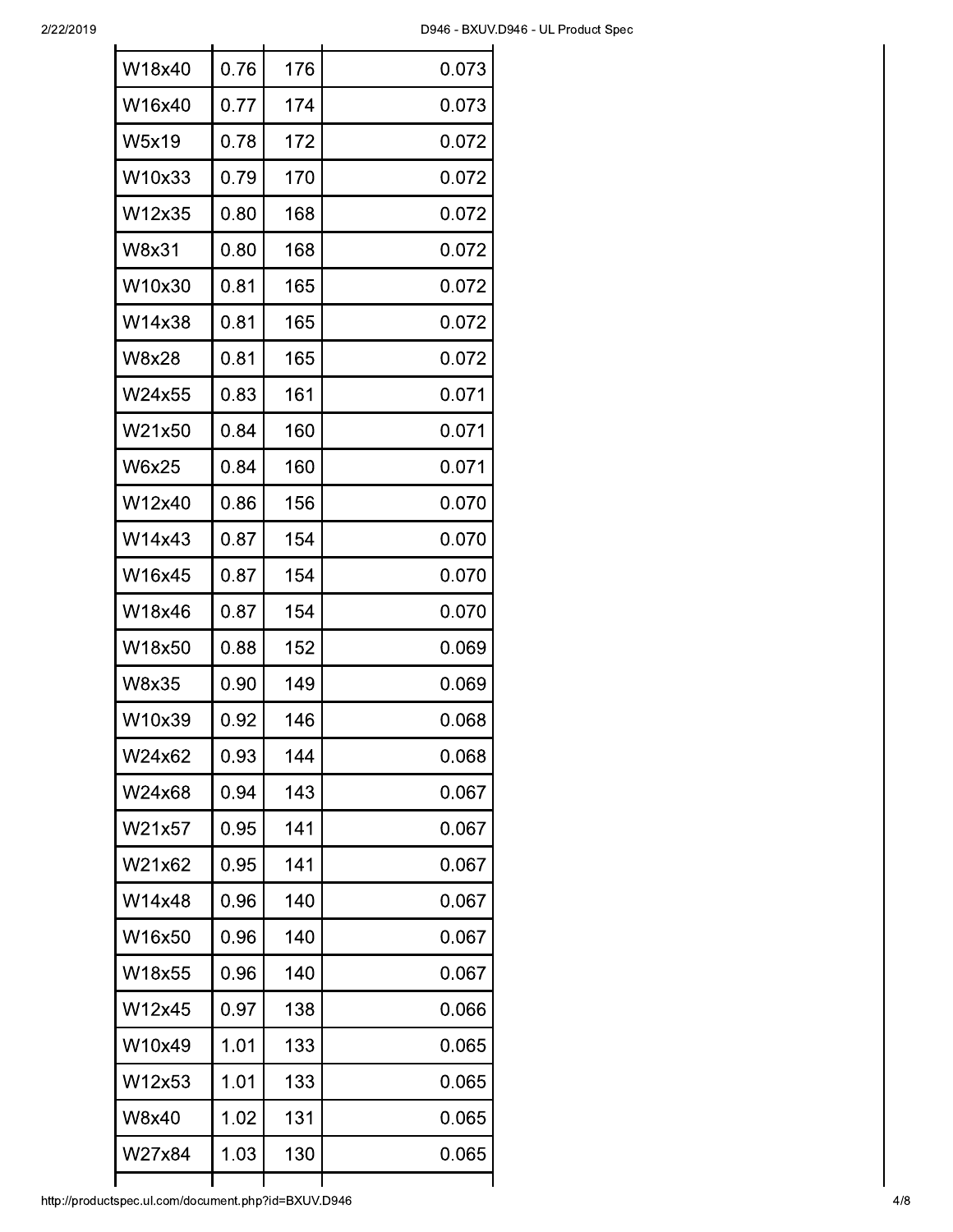| W18x60  | 1.04 | 129 | 0.064 |
|---------|------|-----|-------|
| W21x68  | 1.04 | 129 | 0.064 |
| W24x76  | 1.04 | 129 | 0.064 |
| W10x45  | 1.05 | 128 | 0.064 |
| W14x53  | 1.05 | 128 | 0.064 |
| W12x50  | 1.07 | 125 | 0.063 |
| W16x57  | 1.08 | 124 | 0.063 |
| W16x67  | 1.08 | 124 | 0.063 |
| W14x61  | 1.09 | 123 | 0.063 |
| W12x58  | 1.10 | 122 | 0.062 |
| W10x54  | 1.11 | 121 | 0.062 |
| W12x65  | 1.11 | 121 | 0.062 |
| W21x73  | 1.11 | 121 | 0.062 |
| W18x65  | 1.12 | 120 | 0.062 |
| W18x76  | 1.12 | 120 | 0.062 |
| W30x99  | 1.12 | 120 | 0.062 |
| W24x84  | 1.14 | 118 | 0.061 |
| W27x94  | 1.15 | 117 | 0.061 |
| W8x48   | 1.20 | 112 | 0.059 |
| W14x68  | 1.21 | 111 | 0.059 |
| W30x108 | 1.21 | 111 | 0.059 |
| W33x118 | 1.21 | 111 | 0.059 |
| W18x71  | 1.22 | 110 | 0.059 |
| W10x60  | 1.23 | 109 | 0.058 |
| W12x72  | 1.23 | 109 | 0.058 |
| W24x104 | 1.23 | 109 | 0.058 |
| W16x77  | 1.24 | 108 | 0.058 |
| W27x102 | 1.24 | 108 | 0.058 |
| W18x86  | 1.26 | 106 | 0.057 |
| W21x83  | 1.26 | 106 | 0.057 |
| W24x94  | 1.27 | 106 | 0.057 |
|         |      |     |       |

 $\mathbf{I}$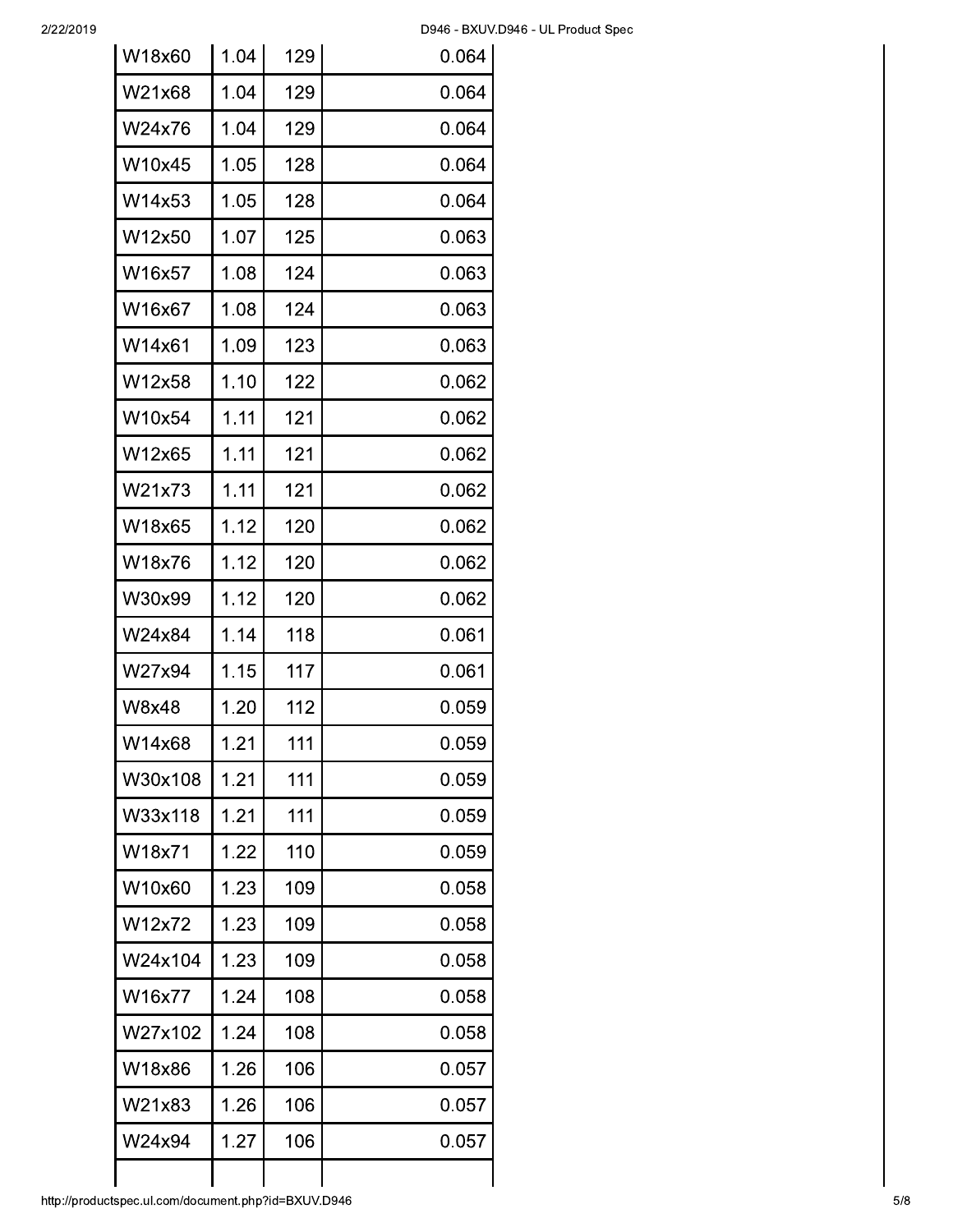$\overline{\phantom{a}}$ 

| W14x90  | 1.29 | 104 | 0.056 |
|---------|------|-----|-------|
| W36x135 | 1.29 | 104 | 0.056 |
| W21x101 | 1.30 | 103 | 0.056 |
| W30x116 | 1.30 | 103 | 0.056 |
| W14x74  | 1.31 | 102 | 0.056 |
| W33x130 | 1.32 | 102 | 0.056 |
| W12x79  | 1.34 | 100 | 0.055 |
| W10x68  | 1.38 | 97  | 0.054 |
| W24x117 | 1.38 | 97  | 0.054 |
| W27x114 | 1.38 | 97  | 0.054 |
| W30X124 | 1.38 | 97  | 0.054 |
| W21x93  | 1.40 | 96  | 0.053 |
| W18x97  | 1.41 | 95  | 0.053 |
| W14x99  | 1.42 | 94  | 0.052 |
| W16x89  | 1.42 | 94  | 0.052 |
| W21x111 | 1.42 | 94  | 0.052 |
| W33x141 | 1.43 | 94  | 0.052 |
| W36x150 | 1.43 | 94  | 0.052 |
| W8x58   | 1.43 | 94  | 0.052 |
| W14x82  | 1.44 | 93  | 0.052 |
| W12x87  | 1.46 | 92  | 0.051 |
| W30x132 | 1.47 | 91  | 0.051 |
| W36x160 | 1.52 | 88  | 0.049 |
| W18x106 | 1.53 | 88  | 0.049 |
| W24x131 | 1.53 | 88  | 0.049 |
| W33x152 | 1.53 | 88  | 0.049 |
| W10x77  | 1.55 | 86  | 0.048 |
| W14x109 | 1.55 | 86  | 0.048 |
| W21x122 | 1.55 | 86  | 0.048 |
| W27x146 | 1.55 | 86  | 0.048 |
| W16x100 | 1.58 | 85  | 0.047 |
|         |      |     |       |

 $\mathbf{I}$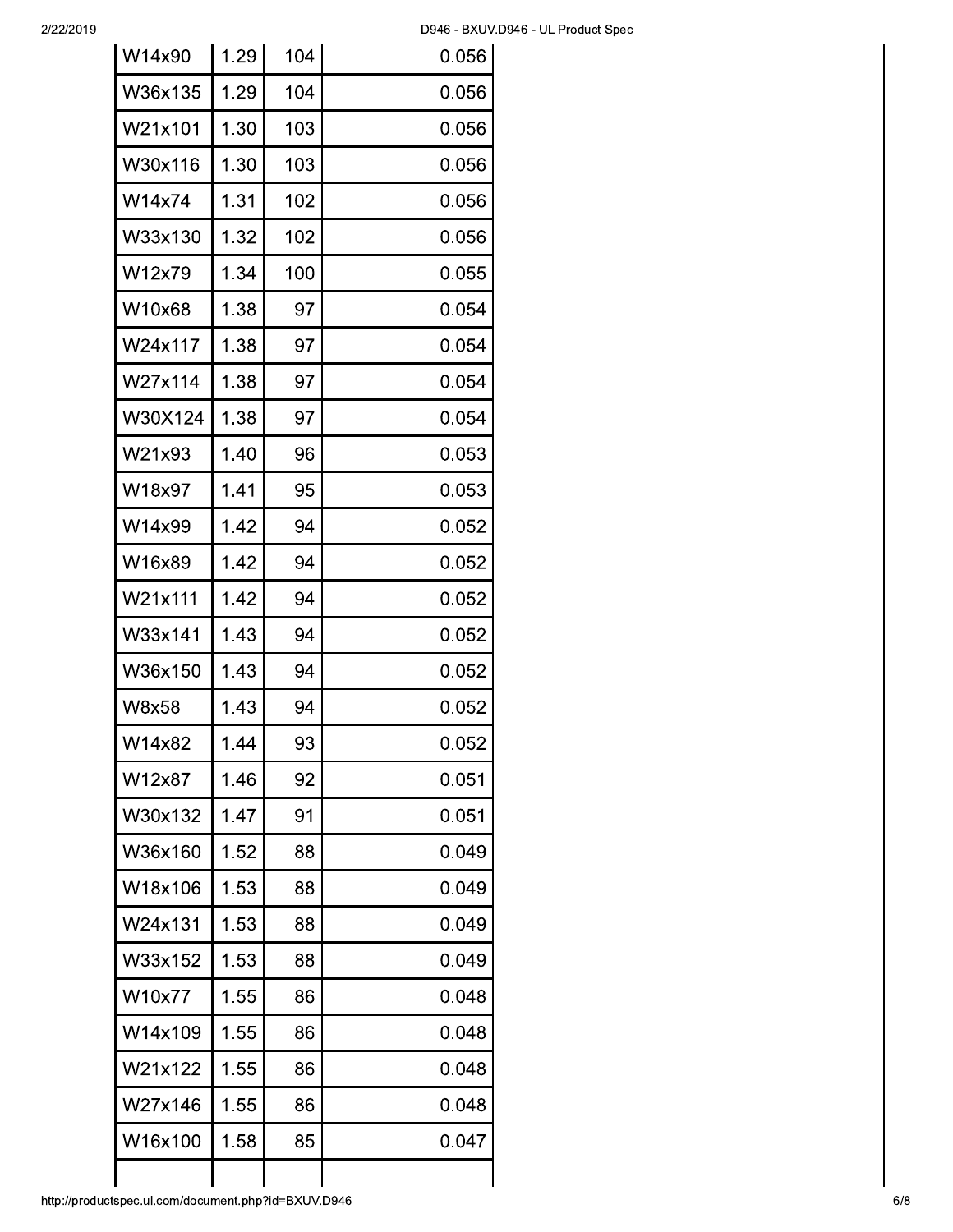| W12x96       | 1.61 | 83 | 0.046 |
|--------------|------|----|-------|
| W36x170      | 1.61 | 83 | 0.046 |
| <b>W8x67</b> | 1.63 | 82 | 0.046 |
| W21x132      | 1.67 | 80 | 0.045 |
| W30x173      | 1.67 | 80 | 0.045 |
| W14x120      | 1.69 | 79 | 0.044 |
| W24x146      | 1.70 | 79 | 0.044 |
| W27x161      | 1.70 | 79 | 0.044 |
| W18x119      | 1.71 | 78 | 0.043 |
| W36x182      | 1.71 | 78 | 0.043 |
| W10x88       | 1.75 | 77 | 0.042 |

**CARBOLINE CO** - TYPE THERMO-SORB, THERMO-SORB VOC.

Investigated for Interior Conditioned Space and Interior General Purpose.

8. Top Coat — (Not Shown) - No topcoat required for Interior Conditioned Space. Finishing topcoat for Interior General Purpose, Types Carboguard 893 SG or Santile 655 applied at 0.006 in. dry film thickness or Carbocrylic 3350 or Carbocoat 30R applied at 0.003 in. dry film thickness.

# \* Indicates such products shall bear the UL or cUL Certification Mark for jurisdictions employing the UL or cUL Certification (such as Canada), respectively.

Last Updated on 2019-01-18

# Design/System/Construction/Assembly Usage Disclaimer

- Authorities Having Jurisdiction should be consulted in all cases as to the particular requirements covering the installation and use of UL Certified products, equipment, system, devices, and materials.
- Authorities Having Jurisdiction should be consulted before construction.
- Fire resistance assemblies and products are developed by the design submitter and have been investigated by UL for compliance with applicable requirements. The published information cannot always address every construction nuance encountered in the field.
- When field issues arise, it is recommended the first contact for assistance be the technical service staff provided by the product manufacturer noted for the design. Users of fire resistance assemblies are advised to consult the general Guide Information for each product category and each group of assemblies. The Guide Information includes specifics concerning alternate materials and alternate methods of construction.
- Only products which bear UL's Mark are considered Certified.